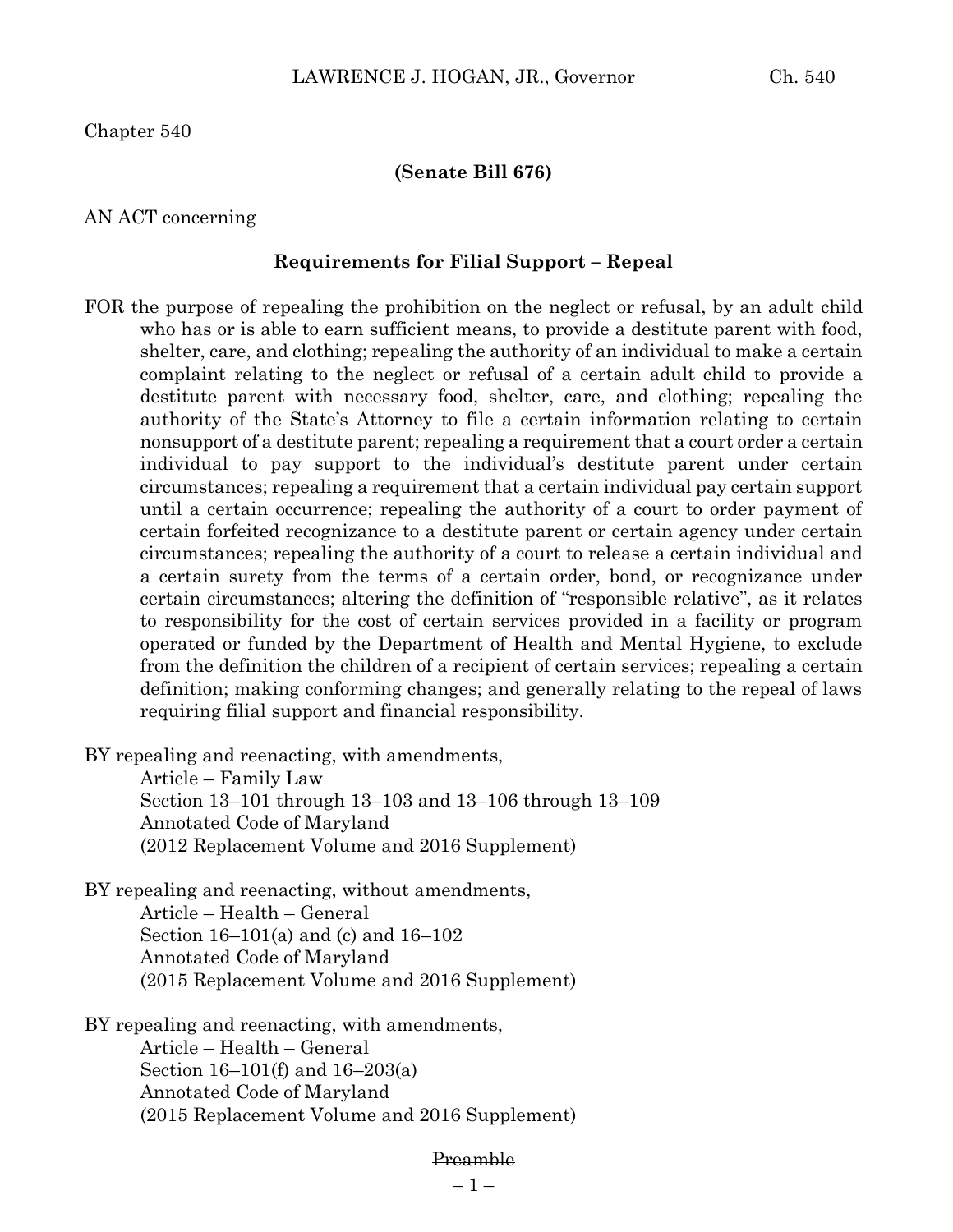WHEREAS, Filial support laws have their origins in the Elizabethan Poor Laws, and nearly all states had them at one time; and

WHEREAS, States began repealing the laws after the passage of social insurance statutes, including Social Security, Medicare, and Medicaid; and

WHEREAS, In Maryland, children may still be held responsible for their parents' expenses without any contractual agreement to be held liable; and

WHEREAS, Parents are able to incur bills and expenses without their children having a say, but when the bill comes due, the children may be legally responsible for payment; and

WHEREAS, Under Title 16, Subtitles 1 and 2 of the Health – General Article of the Annotated Code of Maryland, Maryland's filial law that relates to recipients of services in a facility or program operated or funded by the Department of Health and Mental Hygiene, when a parent is under the care of a State psychiatric hospital and is under age 65, children may be required to reimburse the State for the parent's care out of their monthly income, leaving the children with a bare monthly allowance; and

WHEREAS, Current Maryland law requires adult children to pay for food, shelter, care, and clothing for a destitute parent even though the children are unable to control what expenses their parents incur; and

WHEREAS, Adult children may be held liable for medical expenses of an indigent parent even though the children have no control over the parent's finances; and

WHEREAS, Children are unable to compel a parent to purchase long–term care insurance or to save for future expenses; and

WHEREAS, A parent's failure to exercise sound financial discretion should not result in a burden on the parent's children; now, therefore,

SECTION 1. BE IT ENACTED BY THE GENERAL ASSEMBLY OF MARYLAND, That the Laws of Maryland read as follows:

# **Article – Family Law**

13–101.

**[**(a)**]** In this title **[**the following words have the meanings indicated.

(b) "Destitute adult child"**], "DESTITUTE ADULT CHILD"** means an adult child who: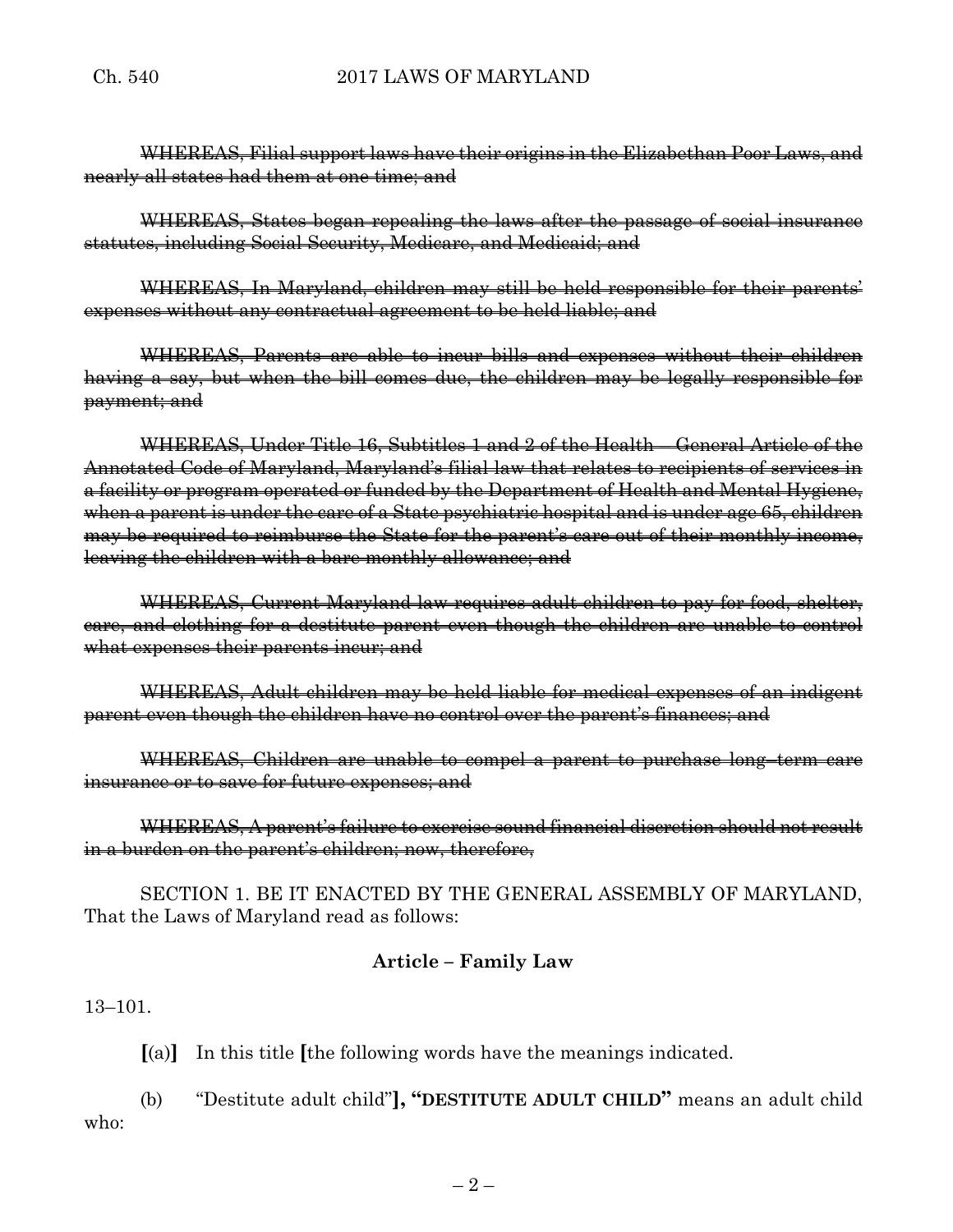- (1) has no means of subsistence; and
- (2) cannot be self–supporting, due to mental or physical infirmity.

**[**(c) "Destitute parent" means a parent who:

(1) has no means of subsistence; and

(2) cannot be self–supporting, due to old age or mental or physical infirmity.**]**

13–102.

(a) **[**If a destitute parent is in this State and has an adult child who has or is able to earn sufficient means, the adult child may not neglect or refuse to provide the destitute parent with food, shelter, care, and clothing.

(b)**]** If a destitute adult child is in this State and has a parent who has or is able to earn sufficient means, the parent may not neglect or refuse to provide the destitute adult child with food, shelter, care, and clothing.

**[**(c)**] (B)** A person who violates **[**any provision of**]** this section is guilty of a misdemeanor and on conviction is subject to a fine not exceeding \$1,000 or imprisonment not exceeding 1 year, or both.

13–103.

(a) A complaint under this section shall be made under oath in writing to a State's Attorney.

(b) **[**An individual may make a complaint that states that:

(1) the individual is a destitute parent;

(2) an adult child of the destitute parent has or is able to earn means sufficient to provide the destitute parent with necessary food, shelter, care, and clothing; and

(3) the adult child has neglected or refused to provide the destitute parent with necessary food, shelter, care, and clothing.

(c)**]** An individual may make a complaint that states that:

(1) the individual is a destitute adult child;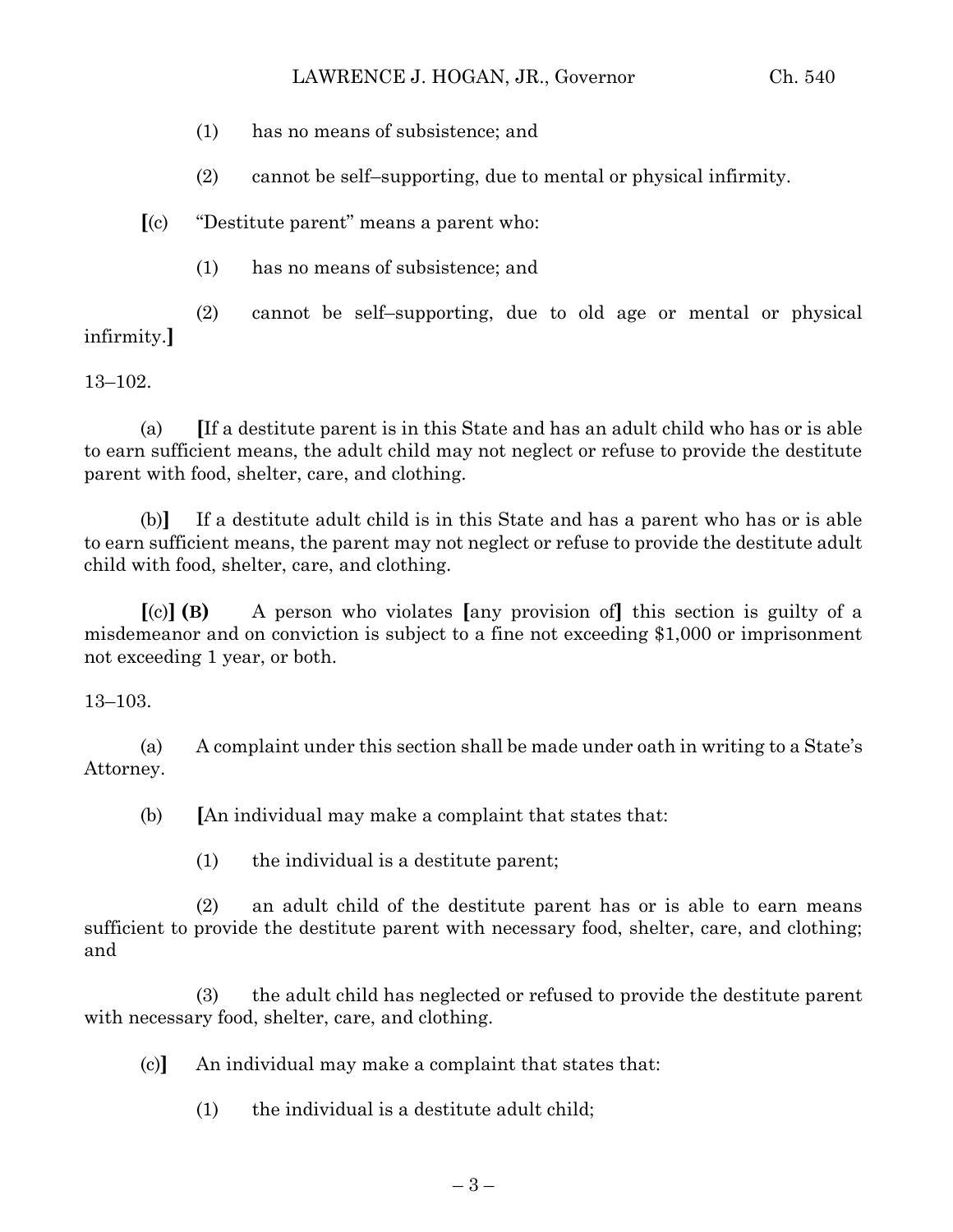(2) a parent of the destitute adult child has or is able to earn means sufficient to provide the destitute adult child with necessary food, shelter, care, and clothing; and

(3) the parent has neglected or refused to provide the destitute adult child with necessary food, shelter, care, and clothing.

13–106.

(a) The State's Attorney may file an information that charges the accused individual with nonsupport of the individual's **[**destitute parent or**]** destitute adult child, based on the complaint.

(b) After filing an information, the State's Attorney may seek to obtain the consent of the accused individual to the entry of a court order under § 13–107 of this title.

13–107.

(a) With the written consent of the accused individual before charging or trial, or on conviction of the individual under this subtitle, the court shall order the individual:

- (1) to pay support:
	- (i) to the individual's **[**destitute parent or**]** destitute adult child; or

(ii) if the **[**destitute parent or**]** destitute adult child is a public charge to the agency that is authorized by law to receive these payments; and

(2) to give a bond with securities to this State, conditioned on compliance with the court's order and any modification of the order.

(b) In determining the amount of support, the court shall consider the financial circumstances of the individual.

(c) The individual shall pay the support until the **[**destitute parent or**]** destitute adult child has other means of adequate support or dies.

(d) The court may modify the order.

13–108.

(a) An individual who fails to give bond after being ordered to give bond under § 13–107 of this title is subject to imprisonment until bond is given, not exceeding 1 year.

(b) In consideration of the financial circumstances of the accused individual, and on the individual's entering into a recognizance, the court may: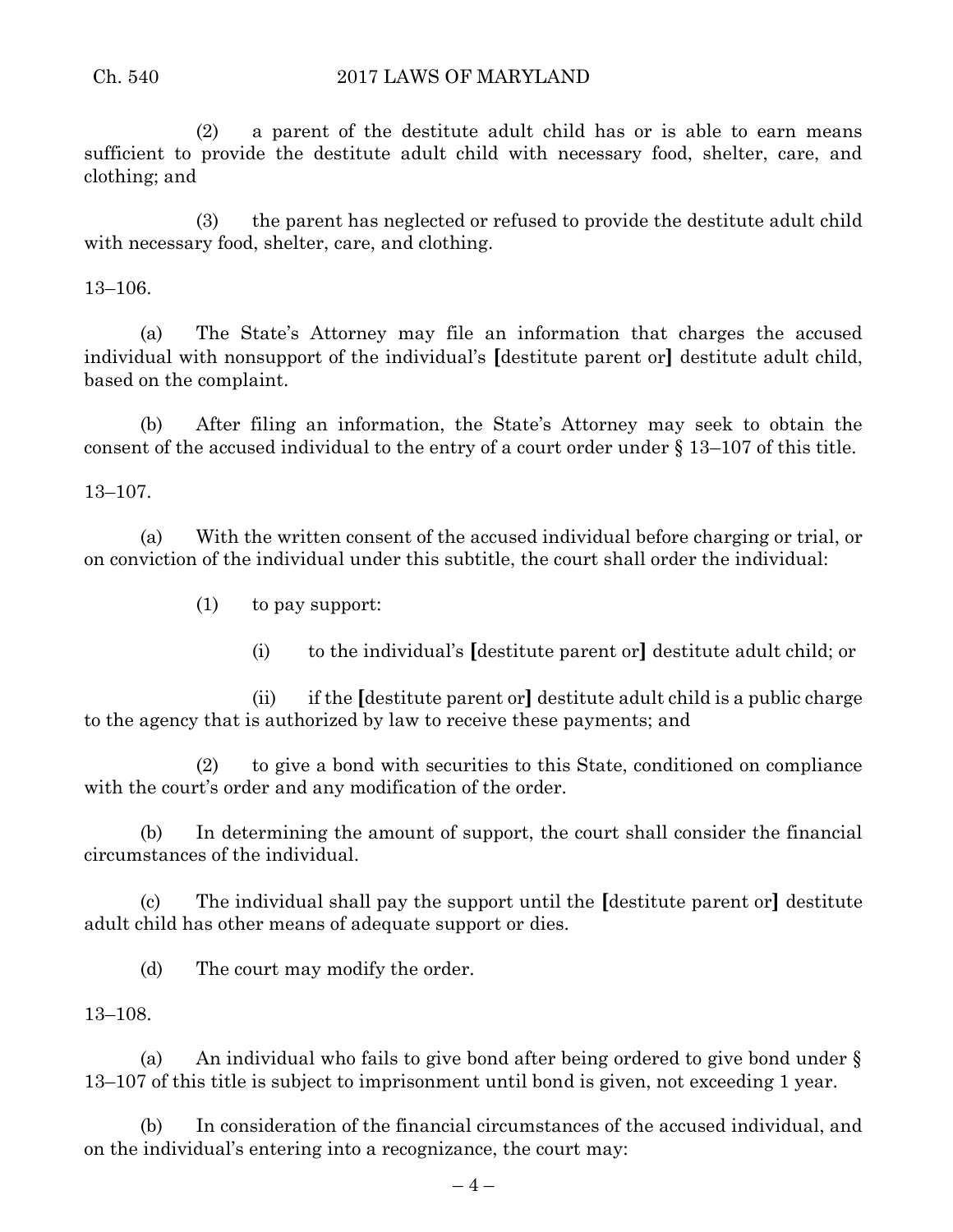(1) suspend imposition of the sentence for failure to give bond; and

(2) place the individual on probation for the period that the individual is required to pay support.

- (c) The recognizance ordered by the court shall be:
	- (1) in the amount that the court directs, with or without security; and
	- (2) on the conditions that:

(i) if the individual is summoned to appear before the court, the individual shall appear; and

(ii) the individual shall pay support as ordered by the court.

(d) If an individual fails to pay support under the court's order, the court may revoke the probation and impose the sentence for failure to give bond.

(e) The court may order that any forfeited recognizance be paid:

(1) to the individual's **[**destitute parent or**]** destitute adult child; or

(2) if the individual's **[**destitute parent or**]** destitute adult child is a public charge, to the agency that is authorized by law to receive the forfeited recognizance.

## 13–109.

The court shall release an individual who is ordered to pay support under this subtitle and any sureties of that individual from the terms of any court order, bond, or recognizance under this subtitle if:

(1) the individual or the individual's **[**destitute parent or**]** destitute adult child dies;

(2) the individual's **[**destitute parent or**]** destitute adult child becomes self–supporting; or

(3) the individual becomes unable to earn or loses possession of means sufficient to provide for the individual's **[**destitute parent or**]** destitute adult child.

## **Article – Health – General**

16–101.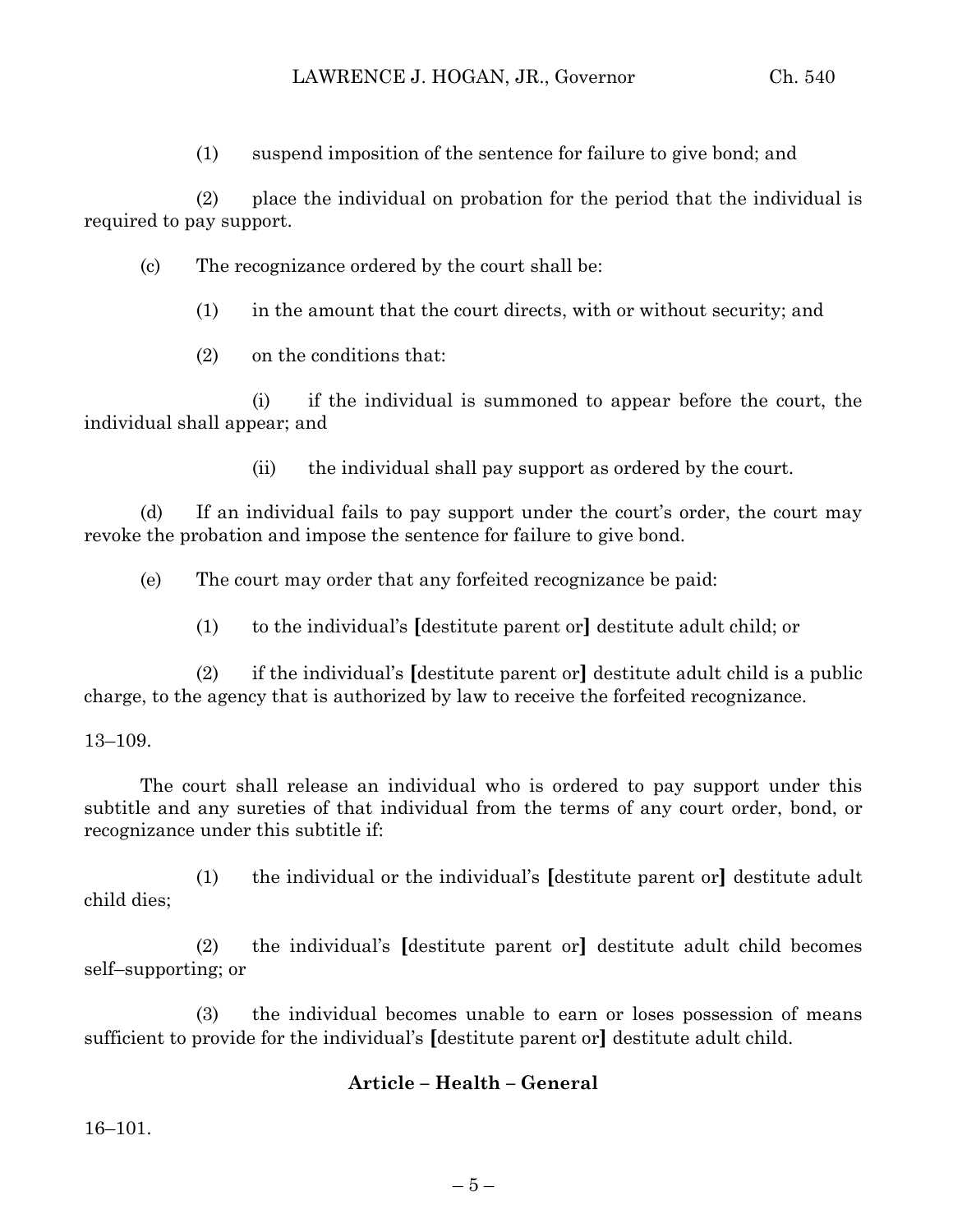(a) In this title the following words have the meanings indicated.

(c) "Chargeable person" means:

(1) Any responsible relative;

(2) Except for a recipient of services, any other person who is legally responsible for the care of the individual; and

(3) Any person who maintains a policy of health insurance under which a recipient of services is insured.

(f) "Responsible relative" means:

- (1) The spouse of a recipient of services; **AND**
- (2) The parents of a recipient of services who is a minor**[**; and
- (3) The children of a recipient of services**]**.

16–102.

(a) It is the policy of this State to obligate each recipient of services and, to the extent provided in this title, those legally responsible for the recipient to pay, if financially able, for the cost of care that is received by the recipient of services. Unless otherwise provided by statute, the recipient of services and the chargeable person shall be responsible for payment regardless of whether the recipient of services was admitted voluntarily, involuntarily, or by court order. If the recipient of services is involuntarily admitted to a public facility and released after evaluation, for failure to meet the standards for involuntary commitment, the recipient of services or chargeable person shall not be responsible for the cost of care.

(b) The total cost of care of each recipient of services is, in the first instance, the responsibility of the recipient of services and, as provided in this title, the chargeable person. Any uncollectible costs for services provided to the recipient shall become the responsibility of this State.

16–203.

(a) (1) The cost of care of a recipient of services shall be determined in accordance with the charges for services set under § 16–201 of this subtitle.

(2) Except as otherwise provided in this title:

(i) Payment for this cost of care shall be made by the recipient of services or a chargeable person;